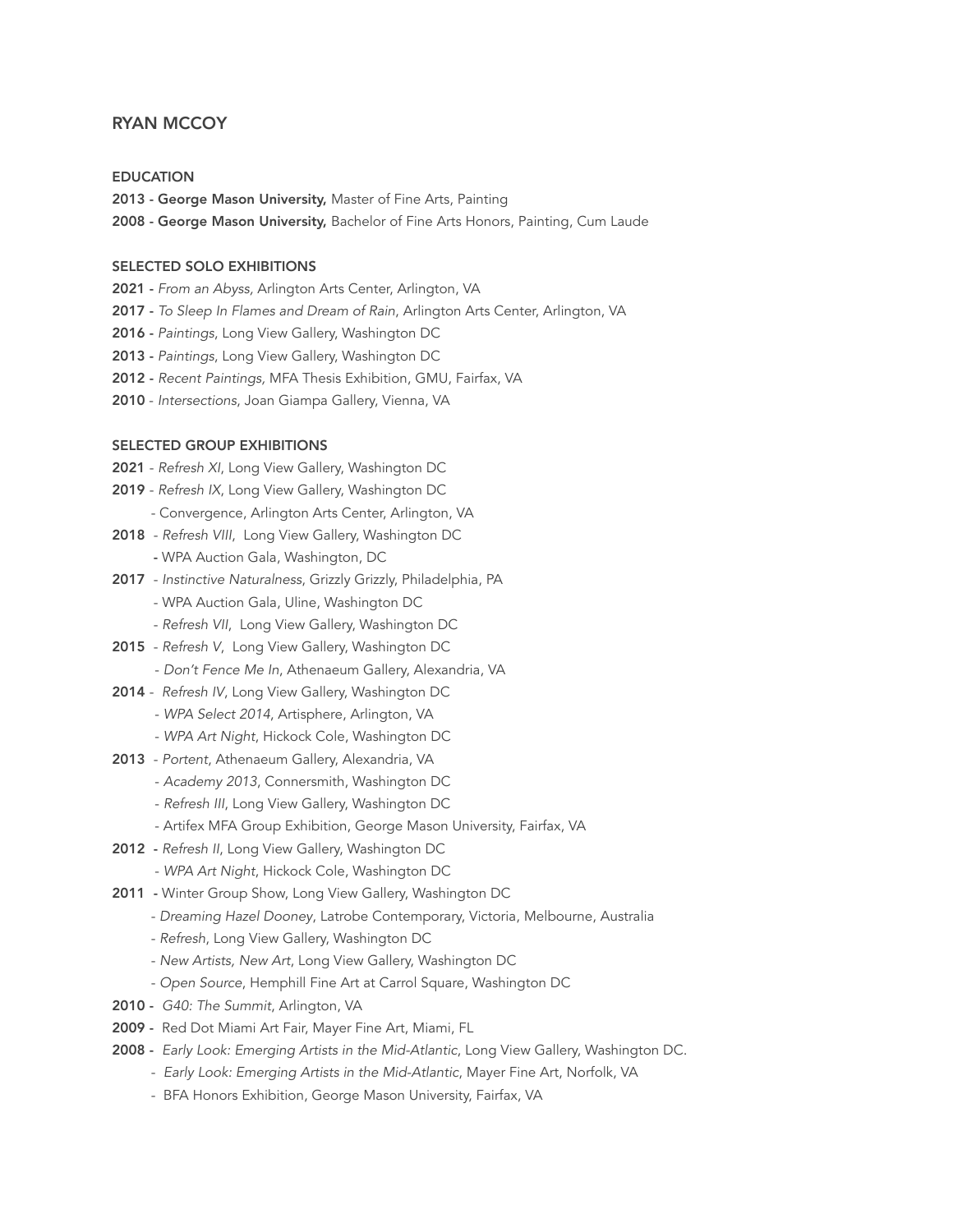- *Detached*, BFA Thesis Exhibition, George Mason University, Fairfax, VA
- *Provocations*, George Mason University, Fairfax, VA
- *Reve(a)ling Feminist Art*, George Mason University, Fairfax, VA

2006 - *The Self Beyond Ego*, Greater Reston Arts Center, Reston, VA.

#### SELECTED BIBLIOGRAPHY

Review: Ryan McCoy: *From an Abyss,* Arlington Arts Center, Mark Jenkins, Washington Post, May, 2021 Review: Ryan McCoy: *Paintings,* Long View Gallery, Mark Jenkins, Washington Post, April, 2016 Review: Critic's Pick: Ryan McCoy: *Paintings,* Long View Gallery, Michael O'Sullivan, Washington Post, November 14, 2013

Review: Critic's Pick: *Portent* at Athenaeum, Michael O'Sullivan, Washington Post, November 14, 2013 Review: Critic's Pick: *Academy* at Connersmith, Mark Jenkins, Washington Post, August 10, 2013 Review: Connersmith Academy 2013, Brightest Young Things, July 16, 2013 Review: John Anderson, *Refresh* at Long View Gallery, Washington City Paper, August 5, 2011 Review: *Open Source*, Hemphill Fine Art at Carroll Sq., Louis Jacobson, Washington City Paper, February 4, 2011 Review: Hemphill Fine Art at Carroll Sq. *Open Source*, F. Lenny Campello, Campello Art News, February 4, 2011 Review: *New Artists, New Art*, Long View Gallery, Mark Jenkins, Washington Post, February 11, 2011 Review: *New Artists, New Art*, Long View Gallery, F. Lenny Campello, Campello Art News, February 11, 2011

### GRANTS / AWARDS / FELLOWSHIPS / RESIDENCIES

2020 - Foundation for Contemporary Arts, Covid Emergency Grant

- 2020 Americans for the Arts, Artist Relief Grant
- 2020 Washington Project for the Arts, Wherewithal Grant
- 2018 Trawick Prize Semi-Finalist
- 2016 2023 Artist in Residence, Arlington Arts Center
- 2013 George Mason University, 2013 Graduate Award of Excellence
- 2012 George Mason University, Outstanding Studio Research Fellowship
- 2011 George Mason University, Outstanding Studio Research Fellowship
- 2008 Trawick Prize Semi-Finalist
- 2006 Osher Foundation Scholar

#### GALLERY AFFILIATION

2011 - present - Long View Gallery, 1302 9th St NW, Washington D.C, 20001

#### **COLLECTIONS**

Included in private collections in North America, Europe, South America, and Australia Included in the corporate collections of Boston Consulting Group, Bozzuto, and Republic

## OTHER PROJECTS

2010 - Assistant to Maggie Michael for her exhibition, "Tattoos of Ships."